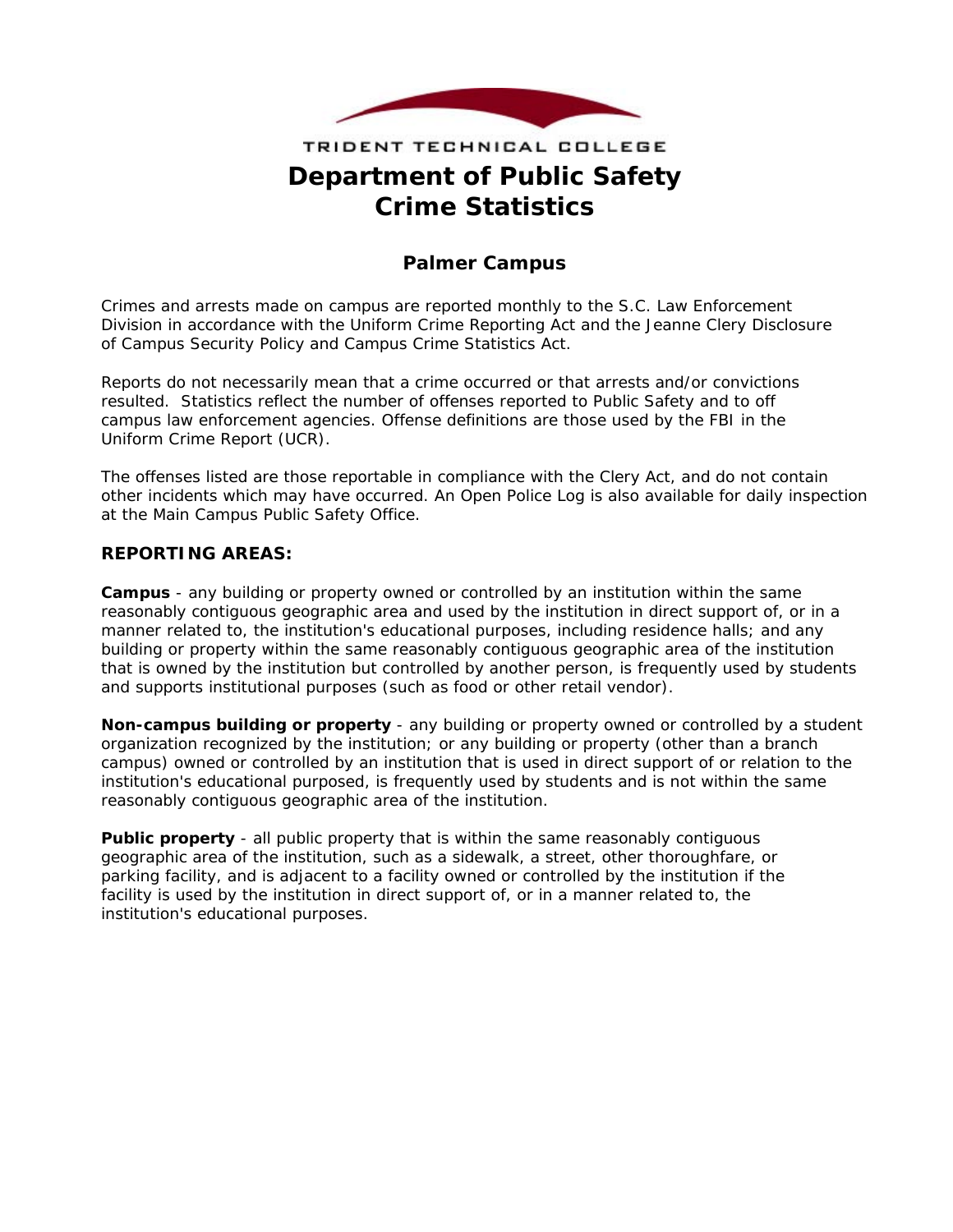## **Palmer Campus**

| <b>Criminal Offense</b>                 |             | Palmer Campus* |                |                | Non-campus<br><b>Building or</b><br>Property |                | <b>Public Property*</b> |                |                |  |  |  |
|-----------------------------------------|-------------|----------------|----------------|----------------|----------------------------------------------|----------------|-------------------------|----------------|----------------|--|--|--|
|                                         | 2007        | 2008           | 2009           | 2007           | 2008                                         | 2009           | 2007                    | 2008           | 2009           |  |  |  |
| Murder**                                | $\mathbf 0$ | $\Omega$       | $\Omega$       | $\mathbf 0$    | $\Omega$                                     | $\Omega$       | $\Omega$                | $\Omega$       | $\overline{O}$ |  |  |  |
| Manslaughter***                         | $\Omega$    | $\Omega$       | $\Omega$       | $\Omega$       | $\Omega$                                     | $\Omega$       | $\Omega$                | $\Omega$       | $\Omega$       |  |  |  |
| <b>Sex Offense</b>                      |             |                |                |                |                                              |                |                         |                |                |  |  |  |
| Forcible                                | $\Omega$    | $\Omega$       | $\overline{O}$ | $\Omega$       | $\overline{O}$                               | $\Omega$       | $\Omega$                | $\Omega$       | $\Omega$       |  |  |  |
| Nonforcible                             | $\Omega$    | $\Omega$       | $\Omega$       | $\Omega$       | $\Omega$                                     | $\Omega$       | $\Omega$                | $\Omega$       | $\Omega$       |  |  |  |
| Robbery                                 | $\Omega$    | $\Omega$       | $\Omega$       | $\Omega$       | $\Omega$                                     | $\Omega$       | $\Omega$                | 1              | $\overline{7}$ |  |  |  |
| <b>Aggravated Assault</b>               | $\Omega$    | $\Omega$       | $\overline{O}$ | $\Omega$       | $\overline{O}$                               | $\Omega$       | 3                       | $\overline{O}$ | 10             |  |  |  |
| <b>Burglary</b>                         | $\Omega$    | $\Omega$       | 1              | $\Omega$       | $\Omega$                                     | $\Omega$       | $\Omega$                | $\Omega$       | 2              |  |  |  |
| <b>Motor Vehicle Theft</b>              | 1           | $\Omega$       | $\Omega$       | $\Omega$       | $\Omega$                                     | $\Omega$       | $\Omega$                | 1              | $\overline{2}$ |  |  |  |
| Arson                                   | $\Omega$    | $\overline{O}$ | $\overline{0}$ | $\overline{O}$ | $\overline{0}$                               | $\overline{O}$ | $\overline{0}$          | $\overline{O}$ | $\overline{0}$ |  |  |  |
| Arrests^                                |             |                |                |                |                                              |                |                         |                |                |  |  |  |
| Liquor Law Violations                   | $\Omega$    | $\Omega$       | $\Omega$       | $\Omega$       | $\Omega$                                     | $\Omega$       | 1                       | $\Omega$       | $\Omega$       |  |  |  |
| Drug Violations                         | $\Omega$    | $\Omega$       | $\Omega$       | $\Omega$       | $\Omega$                                     | $\Omega$       | 16                      | 5              | $\Omega$       |  |  |  |
| <b>Weapons Possession</b><br>Violations | $\Omega$    | 1              | $\Omega$       | $\Omega$       | $\Omega$                                     | $\Omega$       | 8                       | $\Omega$       | 1              |  |  |  |
| Disciplinary Actions^                   |             |                |                |                |                                              |                |                         |                |                |  |  |  |
| Liquor Law Violations                   | $\Omega$    | $\Omega$       | $\Omega$       | $\Omega$       | $\Omega$                                     | $\Omega$       | $\Omega$                | $\Omega$       | $\Omega$       |  |  |  |
| Drug Violations                         | $\Omega$    | $\Omega$       | $\Omega$       | $\Omega$       | $\Omega$                                     | $\Omega$       | $\Omega$                | $\Omega$       | $\Omega$       |  |  |  |
| <b>Weapons Possession</b><br>Violations | $\Omega$    | $\Omega$       | $\Omega$       | $\Omega$       | $\Omega$                                     | $\Omega$       | $\Omega$                | $\Omega$       | $\Omega$       |  |  |  |

\* Contributing agencies: Charleston Police Department and Charleston County Sheriff's Office.

\*\* Includes non-negligent manslaughter

\*\*\* Includes negligent manslaughter

^ Does not include drunkenness or driving under the influence in these statistics.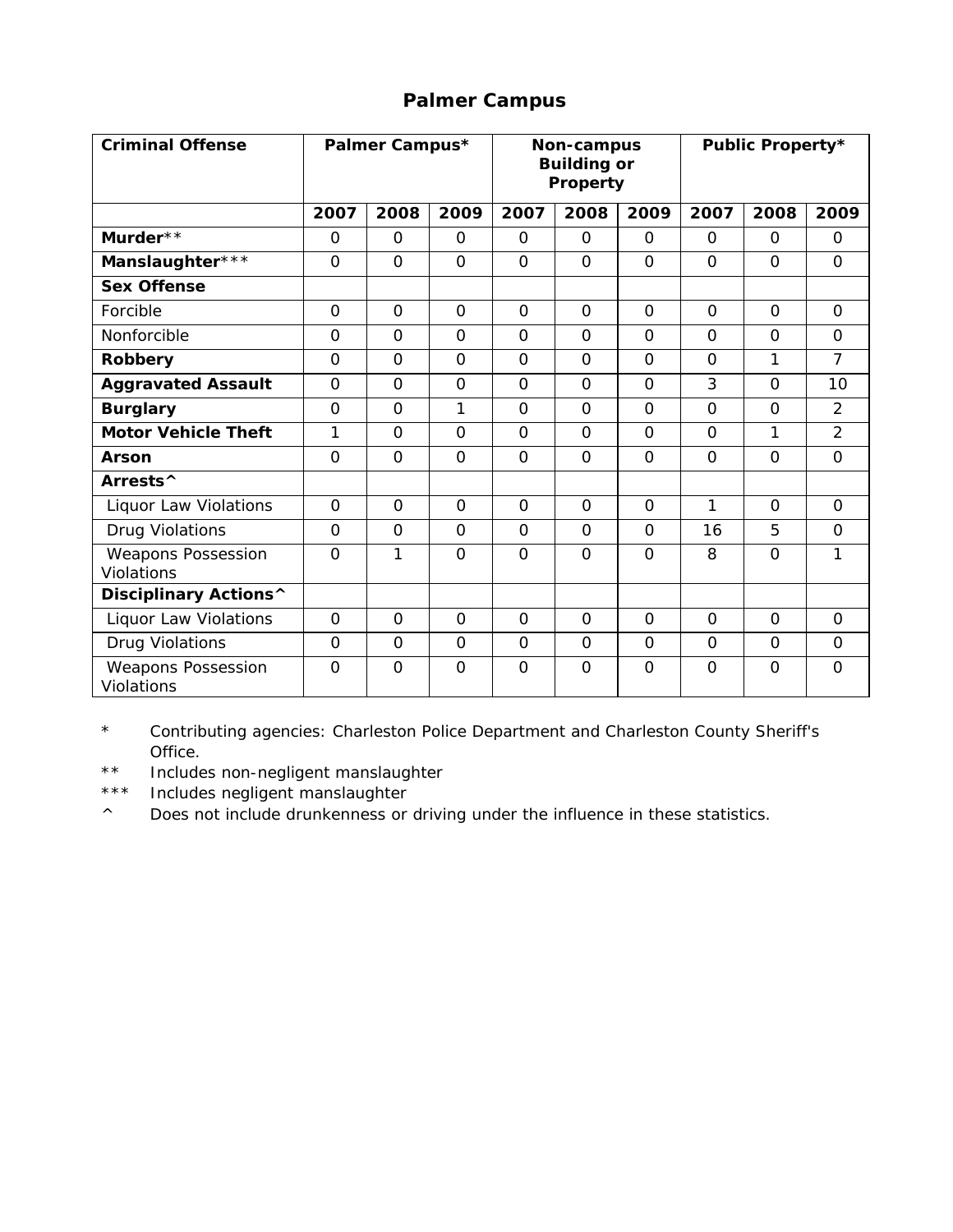#### **Hate Offenses Palmer Campus & Non-campus Property**

Number of reported occurrences that manifest evidence of prejudice based on **race (R), religion (RE), sexual orientation (SO)**, **gender (G), disability (D) or ethnicity (E**)

| Criminal<br><b>Offense</b>                            | 2007           |                |                |                |              |          |  |                |                | 2008           |                |                | 2009           |                |                |                |          |              |                |  |
|-------------------------------------------------------|----------------|----------------|----------------|----------------|--------------|----------|--|----------------|----------------|----------------|----------------|----------------|----------------|----------------|----------------|----------------|----------|--------------|----------------|--|
|                                                       | $\mathsf{R}$   | <b>RE</b>      | <b>SO</b>      | G              | D            | E        |  | $\mathsf{R}$   | <b>RE</b>      | <b>SO</b>      | G              | D              | E              | R              | <b>RE</b>      | <b>SO</b>      | G        | D            | E              |  |
| Murder/Non-<br>negligent<br>manslaughter              | $\Omega$       | $\Omega$       | $\Omega$       | $\overline{O}$ | $\Omega$     | $\Omega$ |  | $\overline{0}$ | $\Omega$       | $\Omega$       | $\Omega$       | $\overline{O}$ | $\Omega$       | $\Omega$       | $\Omega$       | $\Omega$       | $\Omega$ | $\mathbf{O}$ | 0              |  |
| Negligent<br>manslaughter                             | $\Omega$       | $\Omega$       | $\Omega$       | $\Omega$       | $\Omega$     | $\Omega$ |  | $\Omega$       | $\Omega$       | $\Omega$       | $\Omega$       | $\Omega$       | $\Omega$       | $\Omega$       | $\Omega$       | $\Omega$       | $\Omega$ | $\Omega$     | $\Omega$       |  |
| Forcible Sex<br>Offense                               | $\Omega$       | $\Omega$       | $\Omega$       | $\Omega$       | $\Omega$     | $\Omega$ |  | $\Omega$       | $\Omega$       | $\Omega$       | $\Omega$       | $\overline{O}$ | $\Omega$       | $\Omega$       | $\Omega$       | $\Omega$       | $\Omega$ | $\mathbf{O}$ | $\Omega$       |  |
| Nonforcible<br>Sex Offense                            | $\Omega$       | $\overline{O}$ | $\Omega$       | $\overline{O}$ | $\Omega$     | $\Omega$ |  | $\overline{O}$ | $\Omega$       | $\Omega$       | 0              | $\overline{O}$ | $\Omega$       | $\Omega$       | $\Omega$       | $\Omega$       | $\Omega$ | $\mathbf 0$  | $\Omega$       |  |
| Aggravated<br>Assault                                 | $\Omega$       | $\overline{0}$ | $\Omega$       | $\Omega$       | $\Omega$     | $\Omega$ |  | $\overline{0}$ | $\Omega$       | $\Omega$       | $\Omega$       | $\overline{0}$ | $\Omega$       | $\Omega$       | $\Omega$       | $\Omega$       | $\Omega$ | $\Omega$     | $\Omega$       |  |
| Simple<br>Assault                                     | $\overline{0}$ | $\Omega$       | $\Omega$       | $\Omega$       | $\Omega$     | $\Omega$ |  | $\Omega$       | $\Omega$       | $\Omega$       | $\Omega$       | $\Omega$       | $\Omega$       | $\Omega$       | $\Omega$       | $\Omega$       | $\Omega$ | $\Omega$     | O              |  |
| Arson                                                 | $\Omega$       | $\overline{O}$ | $\overline{O}$ | $\overline{O}$ | $\mathsf{O}$ | $\Omega$ |  | $\overline{0}$ | $\mathsf{O}$   | $\Omega$       | 0              | $\overline{O}$ | $\Omega$       | $\overline{0}$ | $\overline{0}$ | $\overline{0}$ | $\Omega$ | $\mathbf 0$  | $\overline{O}$ |  |
| Larceny                                               |                |                |                |                |              |          |  | $\Omega$       | $\Omega$       | $\Omega$       | $\Omega$       | $\mathbf 0$    | $\Omega$       | $\mathbf 0$    | $\Omega$       | $\Omega$       | $\Omega$ | $\mathbf 0$  | $\Omega$       |  |
| Intimidation                                          |                |                |                |                |              |          |  | $\overline{O}$ | $\Omega$       | $\overline{O}$ | $\overline{O}$ | $\overline{O}$ | $\overline{O}$ | $\overline{O}$ | $\overline{O}$ | $\overline{0}$ | $\Omega$ | $\mathbf 0$  | $\overline{O}$ |  |
| Simple<br>Assault                                     |                |                |                |                |              |          |  | $\overline{0}$ | $\Omega$       | $\Omega$       | $\Omega$       | $\overline{O}$ | $\Omega$       | $\Omega$       | $\Omega$       | $\overline{O}$ | $\Omega$ | $\mathbf 0$  | 0              |  |
| Destruction,<br>Damage or<br>Vandalism of<br>Property |                |                |                |                |              |          |  | $\overline{O}$ | $\overline{0}$ | $\Omega$       | $\Omega$       | $\overline{O}$ | $\Omega$       | $\Omega$       | $\overline{0}$ | $\overline{0}$ | $\Omega$ | $\Omega$     | $\overline{O}$ |  |

**Please report all emergencies and crimes directly to Public Safety in person or by telephone. Please do not make reports by email.**